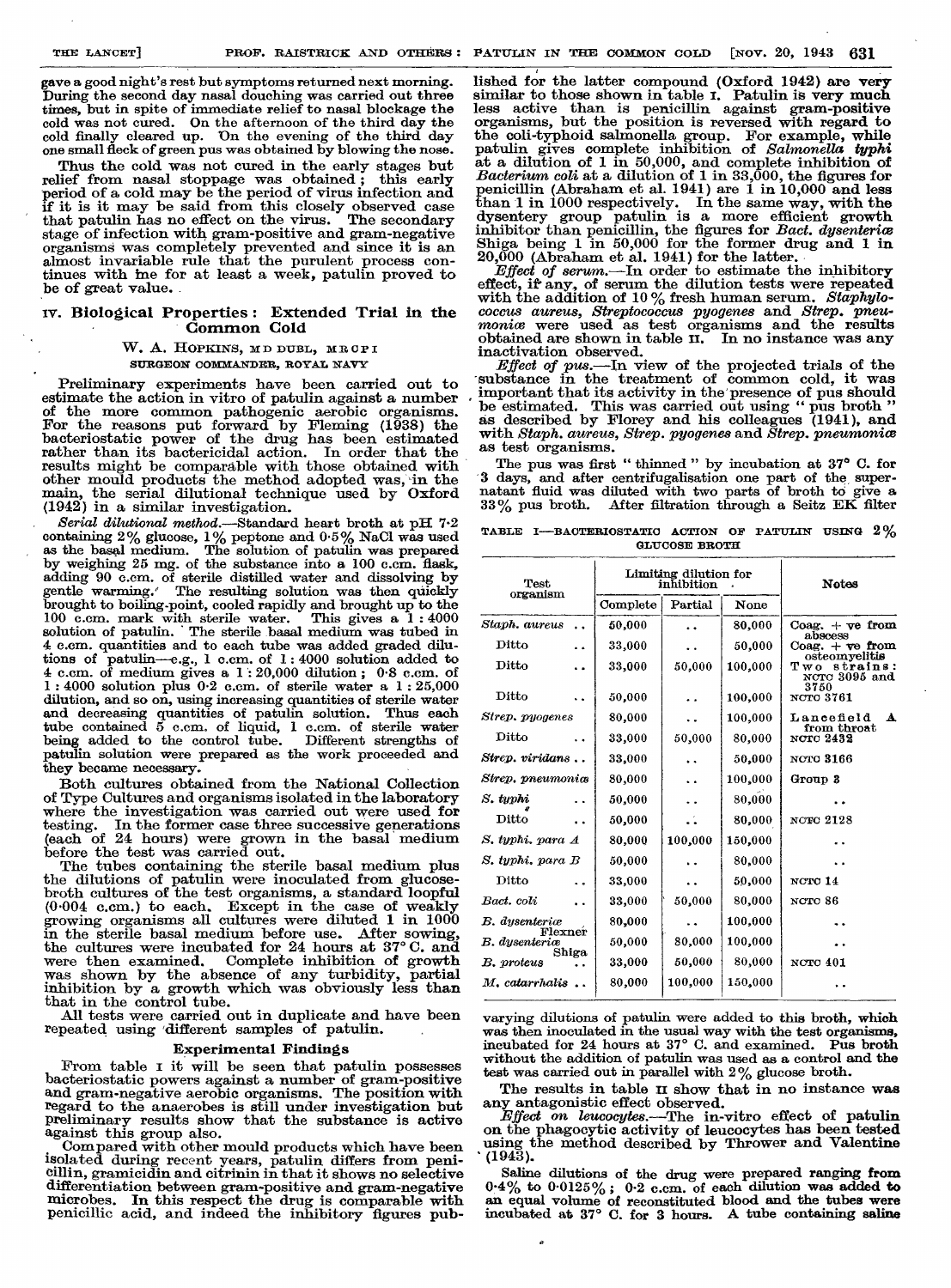TABLE II—DILUTION TESTS, SHOWING THAT SERUM AND PUS DO NOT INTERFERE WITH BACTERIOSTATIC EFFECT OF PATULIN

| Test organism              |                        | Highest dilution producing complete<br>inhibition |           |  |  |
|----------------------------|------------------------|---------------------------------------------------|-----------|--|--|
|                            | $2\%$ glucose<br>broth | Glucose broth<br>$+10\%$ serum                    | Pus broth |  |  |
| Staph. aureus<br>$\bullet$ | 33,000                 | 33,000                                            | 33,000    |  |  |
| Strep. pyogenes<br>. .     | 80,000                 | 80,000                                            | 80,000    |  |  |
| Strep. pneumoniæ           | 80,000                 | 80,000                                            | 80,000    |  |  |

without the addition of the drug was used as the control. After 3 hours incubation a standard drop of heat-killed threehour staphylococcal broth culture was added to each tube ; the tubes were then shaken and incubated for 30 minutes. After incubation, films were made from each tube and a count was made, noting (a) the number of cells containing cocci and (b) the number of ingested cocci in 100 phagocytes.

The results showed that at  $0.05\%$  of patulin phagocytosis is inhibited; it is reduced at  $0.025\%$  but un-

affected at 0.0125%.<br>Acute toxicity for laboratory animals.—Patulin has been administered intravenously to mice weighing<br>between 20 and 25 g. ; the results are set out in table III. Deaths occurring within 3 days were recorded. The average lethal dose is in the region of  $0.5$  mg. per  $20$  g.<br>With the higher dosage levels (1 mg. and  $1.5$  mg. per 20 g.) most of the animals appeared ill within 2 hours of the injection and died within 6 hours. In a number of instances death was immediately preceded by convulsions, in one case so severe as to fracture vertebræ. On autopsy the lungs were found to be cedematous and

TABLE III—DETERMINATION OF LETHAL DOSE IN MICE

| Intravenous<br>dose $(mg. / 20 g.)$ | No. of<br>mice | Deaths within<br>$3 \text{ days}$ | Mortality |  |
|-------------------------------------|----------------|-----------------------------------|-----------|--|
| 0.25                                | 30             | 5                                 | $16-6$    |  |
| 0.5                                 | 20             | 13                                | 65        |  |
| $1-0$                               | 20             | 17                                | 85        |  |
| $1 \cdot 5$                         |                | 5                                 | 100       |  |

grossly haemorrhagic. On section the capillaries showed acute dilatation and the alveoli were packed with red cells. Similar capillary damage, but to a less degree, was seen in the liver, spleen and kidneys. Histological examination of the brain showed oedema, congestion of the vessels and a round-cell infiltration.

The average lethal dose for a 20 g. mouse when the substance is administered subcutaneously is also in the region of  $0.5$  mg. When this amount is given dissolved When this amount is given dissolved in 0-2 c.cm. of water death usually takes place within 24 hours. Changes similar to those described when the intravenous route was used were found on autopsy. With smaller doses (0-25 mg. and 0-125 mg.) the mice survived but injection was followed first by oedema of the tissues and later by necrosis at the site of inoculation.

The findings in a rabbit are very similar. After an intravenous injection of 50 mg. (0-25 mg. per 20 g. body- weight) the animal went into convulsions and died at 14 hours. At autopsy, pleural and pericardial effusions were present and the organs showed the same changes as in the mice.

### Treatment of the Common Cold

.

All epidemiological studies on the common cold go to show that the disease is prevalent throughout the world and that it is a very important factor in the morbidity-rate. In the United Kingdom the complaint is responsible for more absenteeism and loss of efficiency than any other disorder or group of disorders. Although a cold is usually regarded as a nuisance rather than a serious complaint, there can be no doubt that repeated attacks (and the average incidence is two attacks per person per annum) lead to serious and sometimes disabling complications. strongs complaint, unce can be no doubt that a<br>tracks (and the average incidence is two atta-<br>person per annum) lead to serious and son<br>disabling complications.<br>For years past a cure for the common cold has

For years past a cure for the common cold has been sought, and numerous so-called specifics have had their

advocates. None of these specifics, however, has fulfilled its early promise, and, as the saying goes, if a cold is treated energetically it will get well in seven days, while if left to itself it will get well in a week.

When patulin was isolated- and preliminary tests in vitro had shown that it possessed bacteriostatic powers against a number of gram-positive and gramnegative organisms, a few observers decided to give the drug a personal trial in the treatment of common cold. The results were encouraging and it was felt that the substance merited further trial in a larger group, under controlled conditions. An investigation was therefore arranged in cooperation with the authorities at a large naval depot.

Common cold is a generic term applied.to a number of conditions affecting the respiratory tract, and it was essential for an investigation such as this that some limited definition of a cold would have to be adopted and that only those cases which conformed to that definition should be included in the series. The definition adopted was in the main that of Horder. (1932)-an acute specific catarrh involving the upper respiratory tract, 'and in most cases the nose and' pharynx. A cold runs a benign course of 3-10 days, with pyrexia and constitutional disturbance. Horder allows some degree of sinusitis, laryngitis or tracheitis in his definition, but patients presenting themselves with such complications on first attendance were not included in this series. Moreover, patients with severe headache, body, aches, and in whom the diagnosis between influenza and common cold was indefinite were excluded. Thus the type of case treated was an acute or subacute rhinitis with or without pharyngitis, and with or without slight pyrexia and constitutional disturbance-in other words, what the man in the street, who may be sneezing, with his nose " stuffed up " or running and a dry throat, and is feeling thoroughly miserable, calls a " cold in the head." head."

The investigation was carried out in two parts :

Group 1.—A controlled series in which half the patients were treated with patulin and half with a control fluid.

Group 2.—In which selected observers suffering from colds were given supplies of patulin and asked to keep careful notes of their progress.

# PREPARATION AND ADMINISTRATION

Patulin keeps well in a phosphate buffer solution adjusted to  $\bar{p}H 6$ . This buffer solution is prepared as follows:

27-231 g. acid potassium phosphate ('Analar') is dissolved in a litre of distilled water ;  $57$  c.cm. of N/10 sodium hydroxide is added to 250 c.em. of the phosphate solution ; the resulting solution is well mixed and then made up to a litre with distilled water.

The stock solution of patulin is prepared by dissolving 0-050 g. of the substance in 5 c.cm. of the buffer solution and- diluting to 100 c.cm: with sterile distilled water. This stock solution keeps well; a supply which was kept for 3 months showed no evidence of deterioration. For ready use one part of the stock solution is diluted with nine parts of sterile distilled water to give a 1 : 20,000 solution of substance ; two parts with eight parts of water to give a 1 : 10,000 solution, and so on. The solutions for use were prepared freshly each day and were used within twenty-four hours. The strengths used were  $1:20,000$  in the first batch,  $1:10,000$  in the second, and  $1 : 5000$  in the third batch. In group 2 a 1 : 10,000 solution was supplied.

The solution of patulin was applied locally to the nasal passages and nasopharynx. Patients in group 1 were treated by a sick-berth attendant who sprayed the nose and throat with a De Vilbiss atomiser. Patients<br>in group 2 either sniffed it up from the palm of the 2 either sniffed it up from the palm of the hand or instilled it into the anterior nares with a pipette ; some of the patients in this group also gargled with the solution. The patients in group 1 were treated every 4 hours. Some of the patients in group 2 applied the treatment every 2 hours, others every 4 hours. Approximately 4 c.cm. of fluid was used on each occasion, and in most cases treatment was continued for 24-48 hours. A few patients in the first batch were treated for three days, but in the later batches 48 hours was taken as the limit. The control fluid used in group 1 was equally diluted buffer solution.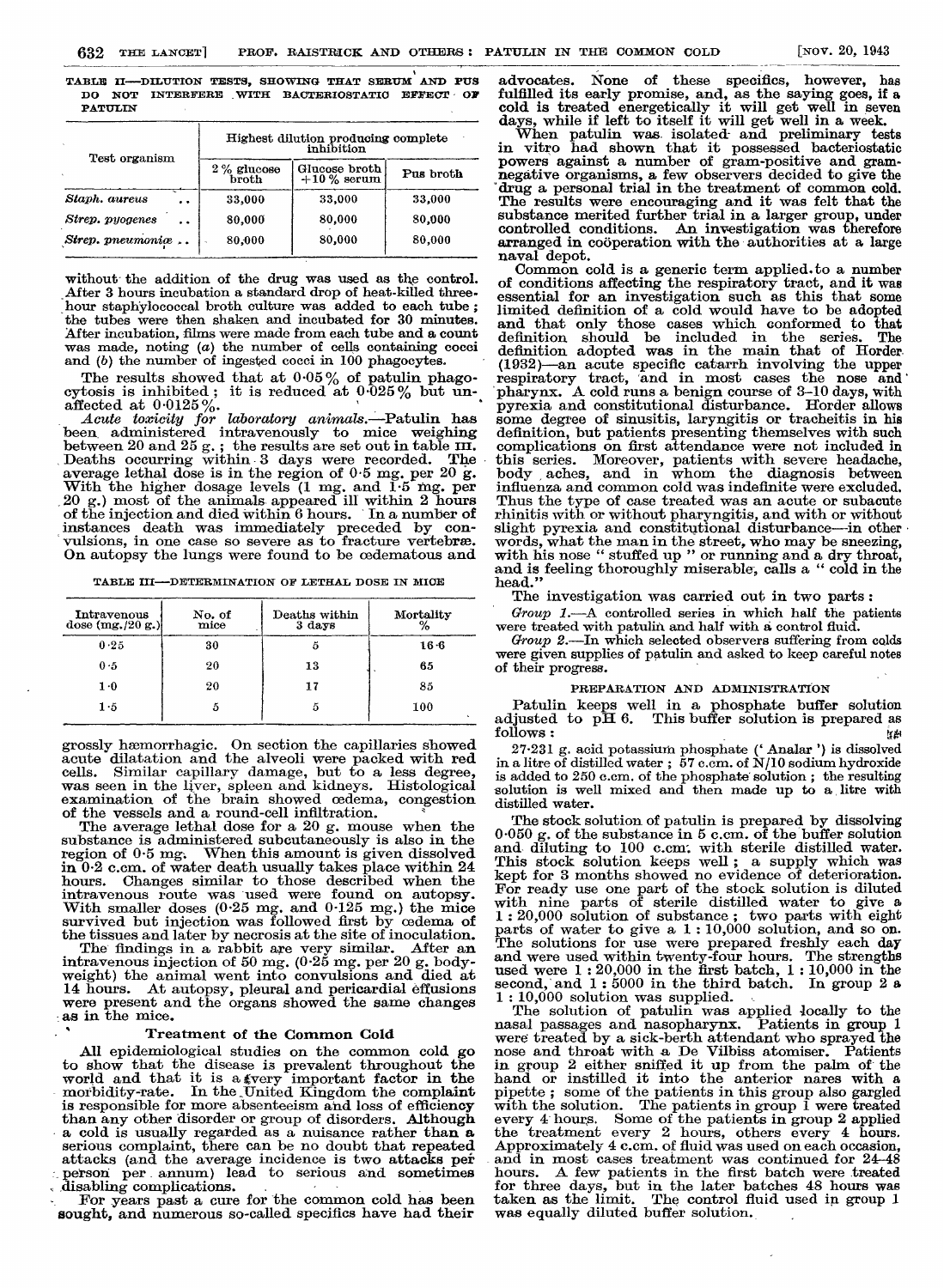#### RESULTS IN GROUP 1

Treatment of group 1, which was subdivided into three batches, was carried out at a Naval depot. Colds were rife at the time, and after a broadcast on the subject ample volunteers were forthcoming. The patients were first examined and the form here illustrated was filled up ; if they conformed to the definition of common cold they were then directed to an attendant who treated alternate cases with a solution of patulin and the remainder with the control fluid.

| $\text{Date}$ / /43. Name Age Rating                    |   |                                                                                                                                                                                                                               |
|---------------------------------------------------------|---|-------------------------------------------------------------------------------------------------------------------------------------------------------------------------------------------------------------------------------|
| Headache Shivering Coryza                               |   |                                                                                                                                                                                                                               |
|                                                         |   |                                                                                                                                                                                                                               |
| Other symptoms                                          |   |                                                                                                                                                                                                                               |
| Contact? Subject to colds?                              |   |                                                                                                                                                                                                                               |
|                                                         |   |                                                                                                                                                                                                                               |
|                                                         |   |                                                                                                                                                                                                                               |
| Fauces                                                  |   |                                                                                                                                                                                                                               |
|                                                         |   |                                                                                                                                                                                                                               |
| $\textbf{Date.} \mid \text{Time.} \mid \text{} \text{}$ | . | Progress.                                                                                                                                                                                                                     |
|                                                         |   |                                                                                                                                                                                                                               |
|                                                         |   |                                                                                                                                                                                                                               |
|                                                         |   |                                                                                                                                                                                                                               |
|                                                         |   |                                                                                                                                                                                                                               |
|                                                         |   | the control of the company of the control of the control of the control of the control of the control of the control of the control of the control of the control of the control of the control of the control of the control |
|                                                         |   |                                                                                                                                                                                                                               |

Duration of symptoms before treatment Duration of'symptoms after treatment COMMENTS :—

Form used in Group I. The reverse has space for the findings on direct examination and culture of the nasopharyngeal swab.

 $\mathbb{F}$  The patients themselves did not know that the series was being controlled and were under the impression that they all had had, the same treatment. With the third batch, to prevent the possibility of any bias on the part of those conducting the trials, until the results of treatment had been assessed, none of them knew which was the treated group and which the control.

Treatment was repeated four-hourly during the day, and the patients were seen at the end of 24 hours and again at the end of 48 hours, at which times improvement or otherwise was assessed. The assessment of results was by no means easy, for a cold, apart from rhinorrhoea, has but few objective signs, and one was forced to rely largely on the patient's statement. However, every effort was made to check a patient's statement that he was cured by physical examination and by interrogation as to why he had said so.

As might be expected, a certain number of men, both treated and controls, had 'made up their minds that they were going to be cured, and claimed complete alleviation of their symptoms when asked how they felt. Further questioning in such cases elicited the fact that although they felt better they were still suffering from such symptoms as some nasal discharge, a stuffed-up nose in the morning, &c. Only those men who, after questioning, were found to be completely symptom-free, and who, on examination, had no objective signs were classified as cures. In the first batch an attempt was In the first batch an attempt was made to divide the patients into three groups; cured, improved and worse, but because of the difficulty in assessing improvement this method was abandoned, and patients in the subsequent groups were classified as cured or not cured. For convenience in statistical analysis, the figures obtained in the first batch have been treated in a similar fashion, the improved and worse cases being classified as " not cured." The were viewed in a similar resultion, the improvements worse cases being classified as "not cured." The results obtained are shown in table rv; it will be seen that in each batch the treated patients show a much higher percentage of cures than do the controls.

A large number of the cured patients noticed a great improvement after the first application of patulin, and were completely cured within 24 hours. The response to treatment could almost be described as dramatic ; men who had been-feeling miserable with a constant nasal discharge and a raw throat during the day and a stuffedup nose on waking in the morning, reported 24 hours after treatment had been begun that they felt quite fit and that their nasal passages. were dry and clear.

Other patients improved more gradually, but experience showed that if complete cure did not take place within 48 hours it was unlikely that patulin would have any apparent effect on modifying the course of the cold.

No ill effects were observed after treatment. Some patients (especially those in batch 3, when a 1:5000 solution was used) complained of a transitory stinging solution was used) complained of a transitory stinging<br>in the nose, immediately after they had been sprayed,<br>and a number noticed that for about half an hour after treatment they had a profuse nasal discharge. That these effects were not due either to the buffer solution or to mechanical action is shown by the fact that none of the patients in the control group reported similar

symptoms. The failures may be divided into two groups— $(a)$ <br>patients who did not improve in any way, and  $(b)$ <br>patients who showed transitory improvement which<br>was not maintained or in whom complications developed.<br>The seco The second group is of some interest and mention may be made here of a relevant personal experience.

For many years I have had at least one severe cold each winter. These attacks may be described as typical common colds ; they start with vague malaise, a dry throat and slight pyrexia and are closely followed by sneezing, profuse nasal discharge and completely blocked nasal passages on waking in the morning. The acute symptoms usually persist for 4-5 days and are followed by a purulent nasal discharge which lasts for about a week. A few years ago one of these attacks culminated in a severe pan-sinusitis, which, however, cleared up with conservative treatment. During the time that patulin was, undergoing clinical trials I noticed the pre monitory symptoms of a cold, and 12 hours later when the attack had fully developed I started treatment using a 1 : 10,000 solution of patulin every 4 hours. Next morningi.e., some 20 hours later—I woke up feeling completely cured and without a trace of nasal discharge or blockage of

TABLE IV—RESULTS IN GROUP I

| Batch and<br>month |                    | <b>TREATED</b> |                         |                    | <b>CONTROLS</b> |                             |                                             |
|--------------------|--------------------|----------------|-------------------------|--------------------|-----------------|-----------------------------|---------------------------------------------|
|                    |                    | Patients       | Reco-<br>$_{\rm vered}$ | $%$ reco-<br>vered | Patients        | Reco-<br>$_{\rm \bf vered}$ | $\%$ reco-<br>$\boldsymbol{\mathrm{vered}}$ |
| 1.                 | January            | 54             | 24                      | 44                 | 41              |                             | 2.4                                         |
| 2.                 | February           | 23             | 16                      | 70                 | 26              | 3                           | 12                                          |
| 3.                 | $\bm{\Delta}$ pril | 18             | 15                      | 83                 | 18              | 4                           | 22                                          |
|                    | Total<br>٠.        | 95             | 55                      | 58                 | 85              | 8                           | $9-4$                                       |

the nasal passages. The same night, however, symptoms of sinusitis (pyrexia, pain close to the inner canthus of the eye, together with generalised headache and vomiting) made their appearance.

Two of my colleagues had similar experiences; after the use of patulin they noticed distinct but temporary the use of patulin they noticed distinct but temporary improvement, but shortly afterwards both developed sinusitis ; like myself, both had had previous attacks.- It is probable that any focus which the solution cannot reach will keep the infection active in the nasal passages, and some of the failures in the treated group may have been due to the existence of a previous sinusitis. In 2 patients clinical and radiological evidence of such a condition was found; neither of these patients improved, but neither became worse nor complained of symptoms suggestive of an acute sinusitis.

## RESULTS IN GROUP 2

Some 14 patients complaining of colds were given supplies of patulin and asked to keep notes of their progress. Of these, 10 reported a complete and rapid-recovery. Of the remainder, one felt much better and 3 noticed no improvement whatsoever. Typical case-, histories of the cured cases are as follows.